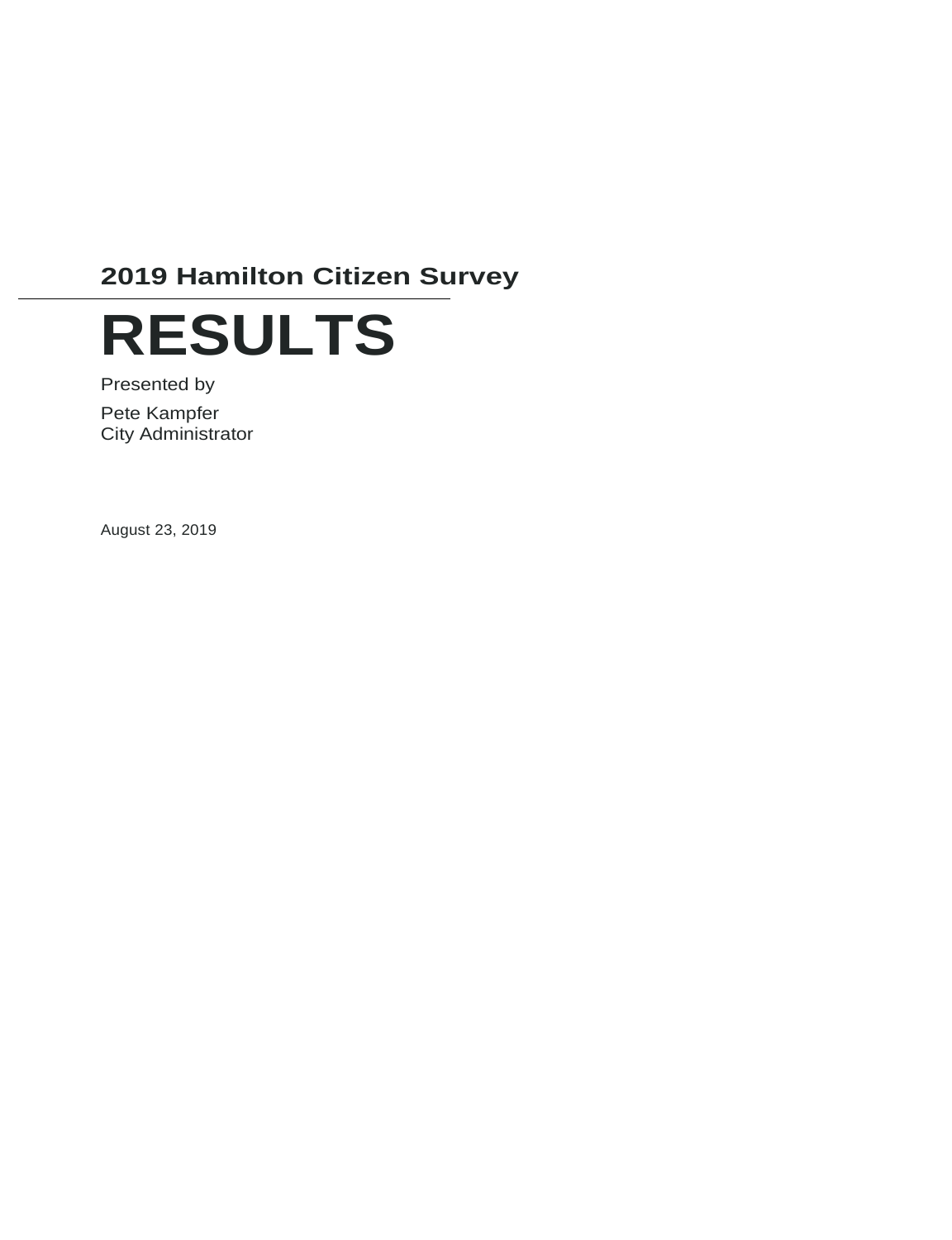# **I. Introduction**

Surveys are one tool among many to help decision makers evaluate important aspects of any operation. It seems appropriate to ''take stock" as comprehensively as possible at the start of a new administration or any significant change in operation. It is hoped that this survey can provide an additional tool to help collectively gauge the performance and expectations of Hamilton's city government.

# **II. Confidence and Limitations**

No survey is perfect. Surveys can be useful if four important rules are followed:

- 1. A clear goal of the survey is defined.
- 2. The population is defined.
- 3. The respondents are random, appropriate in size, and represent the population.
- 4. Questions are unbiased.

## *Clear Goal*

The goal of the survey is to provide general feedback about the performance of Hamilton's city government. The survey is not designed to set any policy or procedures or to make any official decisions. It is only general information to be used by and for city officials. As with any survey, the results are subjective and interpretive.

## *Population defined*

The survey was sent by mail to the 1503 addresses that also receive city utility bills. As a practical matter, this is the most comprehensive mailing list the city has, and it is a minimal cost strategy. It is also assumed that some participants followed the instructions to make a copy for others in the household who might have been interested. As such, while the survey is titled Hamilton Citizen Survey, the results must be qualified as "citizens who receive utility bills from the city." It is theoretically expected that those who receive utility bills represent the views of those households that comprise the city - especially given that provisions were made to include those who may have differing opinions.

## *Sample of population*

A total of 240 responses were received for a response rate of 16 percent. No control was exercised over response procedures, which lends to the assumption of randomness. It also presents the possibility that individuals may have submitted more than one survey - without any evidence of such, it is believed safe to assume that the responses are reflections of random individuals who chose to respond. Furthermore, as revealed in the results, the respondents appear to represent the population as a whole with the exception of a slightly higher percentage of college education than is represented in U.S. census data. This may be due to the nature of the survey, old census data, exaggerated self-identification, or bad response categories.

Ultimately, the response rate, representation, and randomness provide much confidence that the responses are a valid reflection of how the population as a whole might respond. In terms of statistical significance, there is 95 percent confidence that in general these results are within five percent of how the overall population would respond.

## *Unbiased questions*

The questions in the survey are simply stated with appropriate response categories. This does not, however, preclude misinterpretations, unintended bias, or just plain mistakes. For instance, the survey asks for the respondent's birthplace, but the response categories are not exclusive, which can create confusion and weaken interpretation. Also, how a participant defines the terms in the question is very subjective. For instance, in the first question, the term "great" is used. That is a participant-defined term that makes any specific interpretation impossible. Furthermore, the issues and projects list is an arbitrary list and may not include other important items or may include superfluous items. These "problems" do not inhibit the ability to draw general conclusions from valid responses, but it should prevent anyone from making any mandate from the resulting information.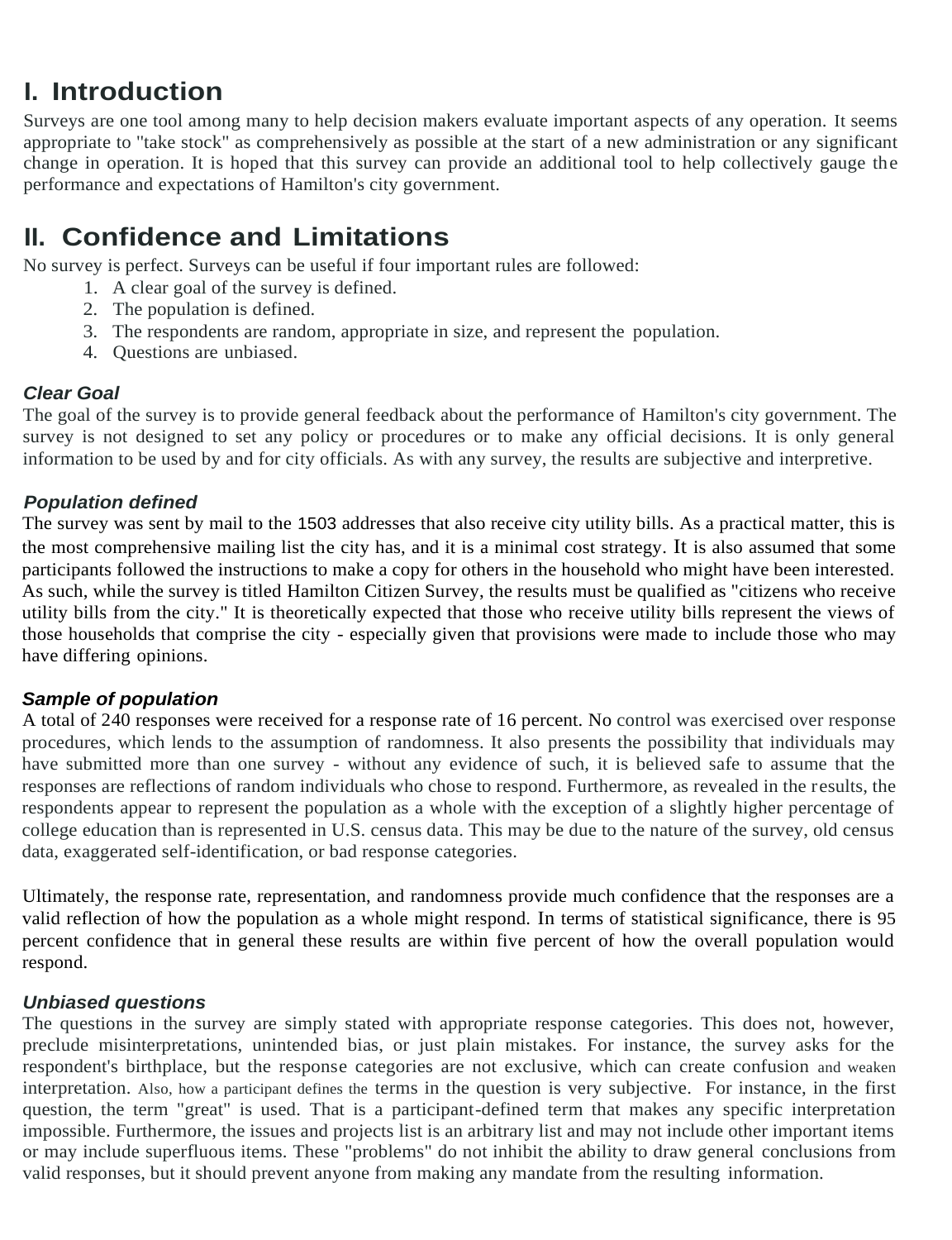# **Who Responded? Section 1:**

240 total respondents.

The 16 percent response rate is a high response rate, whereas many survey programs hope for a 10 percent response rate. Equally interesting is that more than half of the responses were returned within a few days of the initial surveys being made available. This suggests an eagerness to voice an opinion.

The demographic information reflected in the tables on this page suggests a good representation of the overall population. Each of the demographic subsets were analyzed to determine if they excessively weighted any single response category. At the conclusion of that analysis, it appears the opinions reflected in the responses are an acrossthe-board representation and do not reflect any one demographic group more strongly.

| DO YOU LIVE IN THE CITY LIMITS? |                  |  |  |  |  |  |  |
|---------------------------------|------------------|--|--|--|--|--|--|
| <b>YES</b>                      | 213              |  |  |  |  |  |  |
| NO                              | 17               |  |  |  |  |  |  |
|                                 |                  |  |  |  |  |  |  |
| YEARS LIVING IN HAMILTON:       |                  |  |  |  |  |  |  |
| $0$ to $4$                      | 27               |  |  |  |  |  |  |
| $5$ to 9                        | 34               |  |  |  |  |  |  |
| 10 to 14                        | 21               |  |  |  |  |  |  |
| 15 to 19                        | 18               |  |  |  |  |  |  |
| $20 +$                          | 133              |  |  |  |  |  |  |
|                                 |                  |  |  |  |  |  |  |
| <u>AGE:</u>                     |                  |  |  |  |  |  |  |
| < 20                            | 0                |  |  |  |  |  |  |
|                                 |                  |  |  |  |  |  |  |
| 20 to 29                        | $\boldsymbol{0}$ |  |  |  |  |  |  |
| 20 to 39                        | 8                |  |  |  |  |  |  |
| 40 to 49                        | 18               |  |  |  |  |  |  |
| 50 to 59                        | 26               |  |  |  |  |  |  |
| 60 to 69                        | 65               |  |  |  |  |  |  |
| > 69                            | 107              |  |  |  |  |  |  |
|                                 |                  |  |  |  |  |  |  |
| <b>EDUCATION:</b>               |                  |  |  |  |  |  |  |
| <b>High School</b>              | 73               |  |  |  |  |  |  |
| Vocational                      | 19               |  |  |  |  |  |  |
| $Collect +$                     | 122              |  |  |  |  |  |  |
|                                 |                  |  |  |  |  |  |  |
| <b>EMPLOYMENT STATUS:</b>       |                  |  |  |  |  |  |  |
| <b>RETIRED</b>                  | 126              |  |  |  |  |  |  |
| <b>EMPLOYED</b>                 | 58               |  |  |  |  |  |  |
| <b>SELF-EMPLOYED</b>            | 23               |  |  |  |  |  |  |
| <b>UNABLE TO WORK</b>           | 6                |  |  |  |  |  |  |
| A HOMEMAKER                     | 4                |  |  |  |  |  |  |
| <b>MILITARY</b>                 | 3                |  |  |  |  |  |  |
| <b>A STUDENT</b>                | $\overline{0}$   |  |  |  |  |  |  |
| OUT OF WK/LOOKING FOR WK        | $\overline{0}$   |  |  |  |  |  |  |
|                                 |                  |  |  |  |  |  |  |
| <b>OCCUPATION:</b>              |                  |  |  |  |  |  |  |
| <b>RETIRED</b>                  | 85               |  |  |  |  |  |  |
| <b>OTHER</b>                    | 32               |  |  |  |  |  |  |
| <b>EDUCATION</b>                | 21               |  |  |  |  |  |  |
| <b>HEALTHCARE</b>               | 18               |  |  |  |  |  |  |
| <b>AGRICULTURE</b>              | 14               |  |  |  |  |  |  |
|                                 |                  |  |  |  |  |  |  |
| <b>OFFICE</b>                   | 9                |  |  |  |  |  |  |
| CONSTRUCTION                    | 9                |  |  |  |  |  |  |
| <b>RETAIL</b>                   | 8                |  |  |  |  |  |  |
| <b>FOOD SERVICE</b>             | 6                |  |  |  |  |  |  |
| <b>MAINTENANCE</b>              | $\mathbf{1}$     |  |  |  |  |  |  |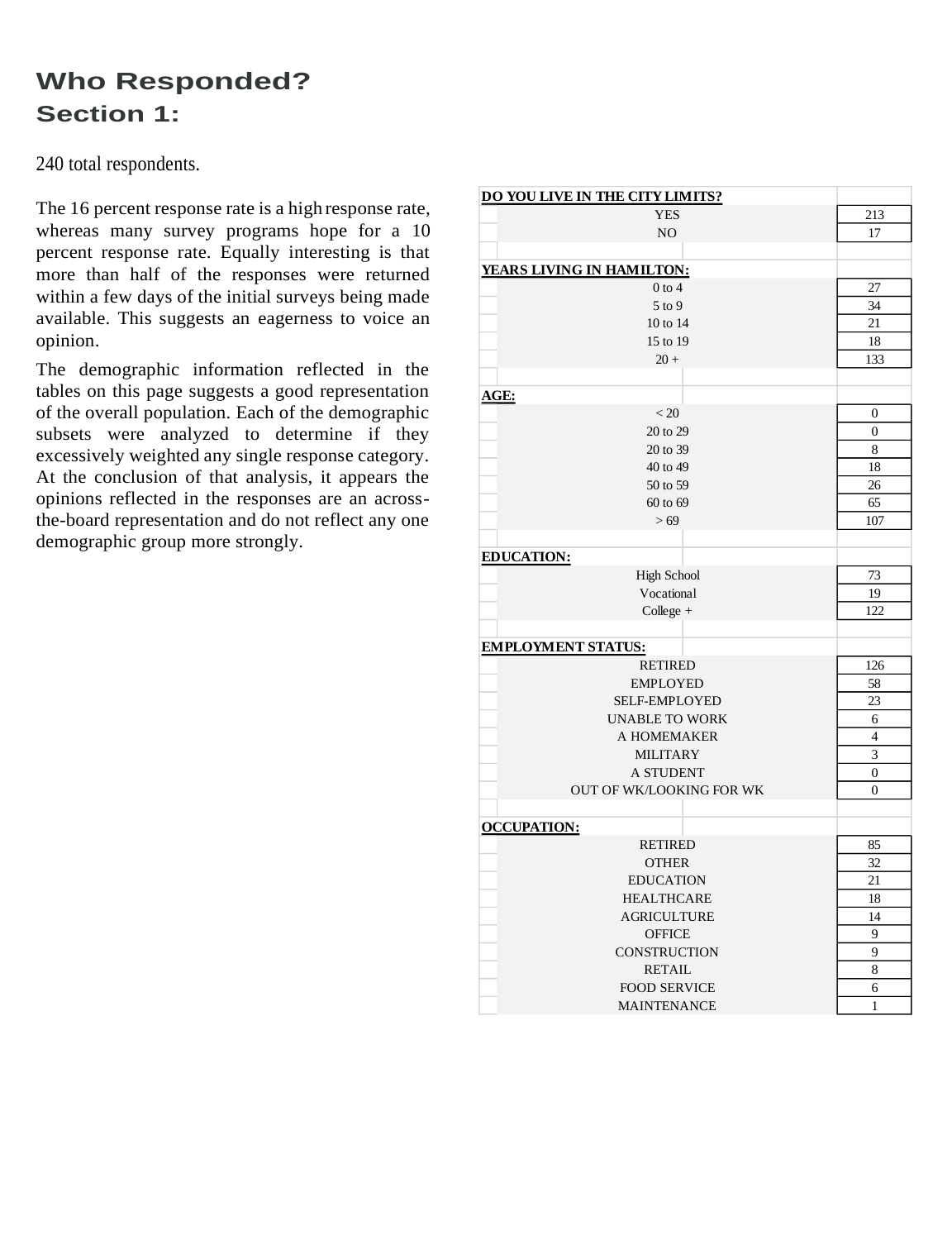## **Agreement Section 2:**

The following table details the level of agreement with the listed statements:

| <b>Sect. 3</b>                                          | Strongly<br>Agree | Agree | Disagree | Strongly<br>Disagree |
|---------------------------------------------------------|-------------------|-------|----------|----------------------|
| Hamilton is a great place to live.                      | 75                | 127   | 21       |                      |
| Overall, the Hamilton city government is effective.     | 20                | 123   | 64       | 19                   |
| City employees are courteous and professional.          | 67                | 142   | 21       |                      |
| I am satisfied with the quality of city services.       | 22                | 109   | 74       | 22                   |
| Hamilton is doing what it can for economic development. | 28                | 102   | 73       | 16                   |

## **Priorities Section 3:**

The following table details the identification of important issues and projects and those who identified them as priorities for the city. Rankings are also listed in the yellow shaded portion of the grid:

| <b>SECTION 3:</b>                    |           | Not.      |          |                |               |
|--------------------------------------|-----------|-----------|----------|----------------|---------------|
|                                      | Important | Important | Rank 1   | Rank 2         | Rank 3        |
| <b>Improving Streets/Alleys</b>      | 234       | 2         | 100      | 24             | 22            |
| <b>Employment Opportunities</b>      | 207       | 15        | 8        | 17             | 27            |
| <b>Utility Rates/Fees</b>            | 204       | 14        | 8        | 24             | 19            |
| Water Main Line Replacement          | 202       | 15        | 15       | 27             | 16            |
| <b>Property Taxes</b>                | 191       | 22        | 8        | 14             | 11            |
| Sewer Main Line Replacement          | 191       | 24        |          | 11             | 27            |
| <b>Blighted/Unsightly Property</b>   | 188       | 27        | 12       | 17             | 13            |
| <b>Improving Law Enforcement</b>     | 155       | 47        | $\Omega$ | 4              | 4             |
| Availability of Housing              | 146       | 62        | 4        | 3              |               |
| <b>Improving Storm Water Control</b> | 146       | 60        |          | $\overline{2}$ | $\mathcal{R}$ |
| New HVFD Fire Facility               | 133       | 71        | 6        | 9              | 11            |
| Improving Parks & Cemetery           | 118       | 80        | $\Omega$ | 2              |               |
| <b>City Lake Dam Improvements</b>    | 106       | 92        | $\Omega$ | $\Omega$       | $\Omega$      |
| City Pool Replacement                | 98        | 104       | $\Omega$ | 2              | 2             |

# **Recommendations and Conclusion**

This information provides general direction with some mixed results.

With limited financial resources, it will be even more important to be aware of the differences of opinion and the intensity of opinions as the Council researches appropriate community investments and solutions.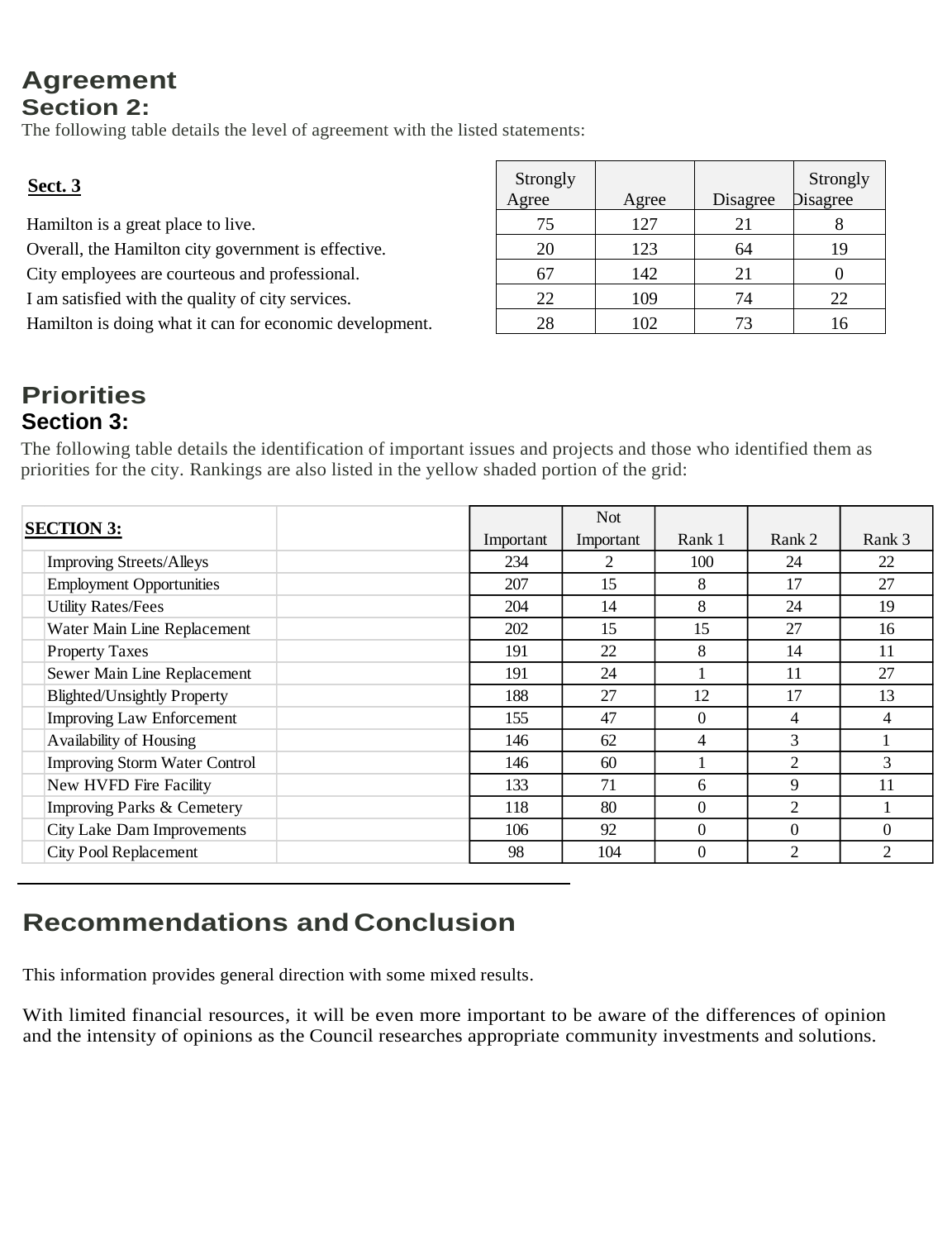# **Appendix.**

The following are the open-ended comments provided in the survey responses. These responses are unedited with the exception of proper names have been concealed by [brackets].

(still being tabulated as of 8-23-19)